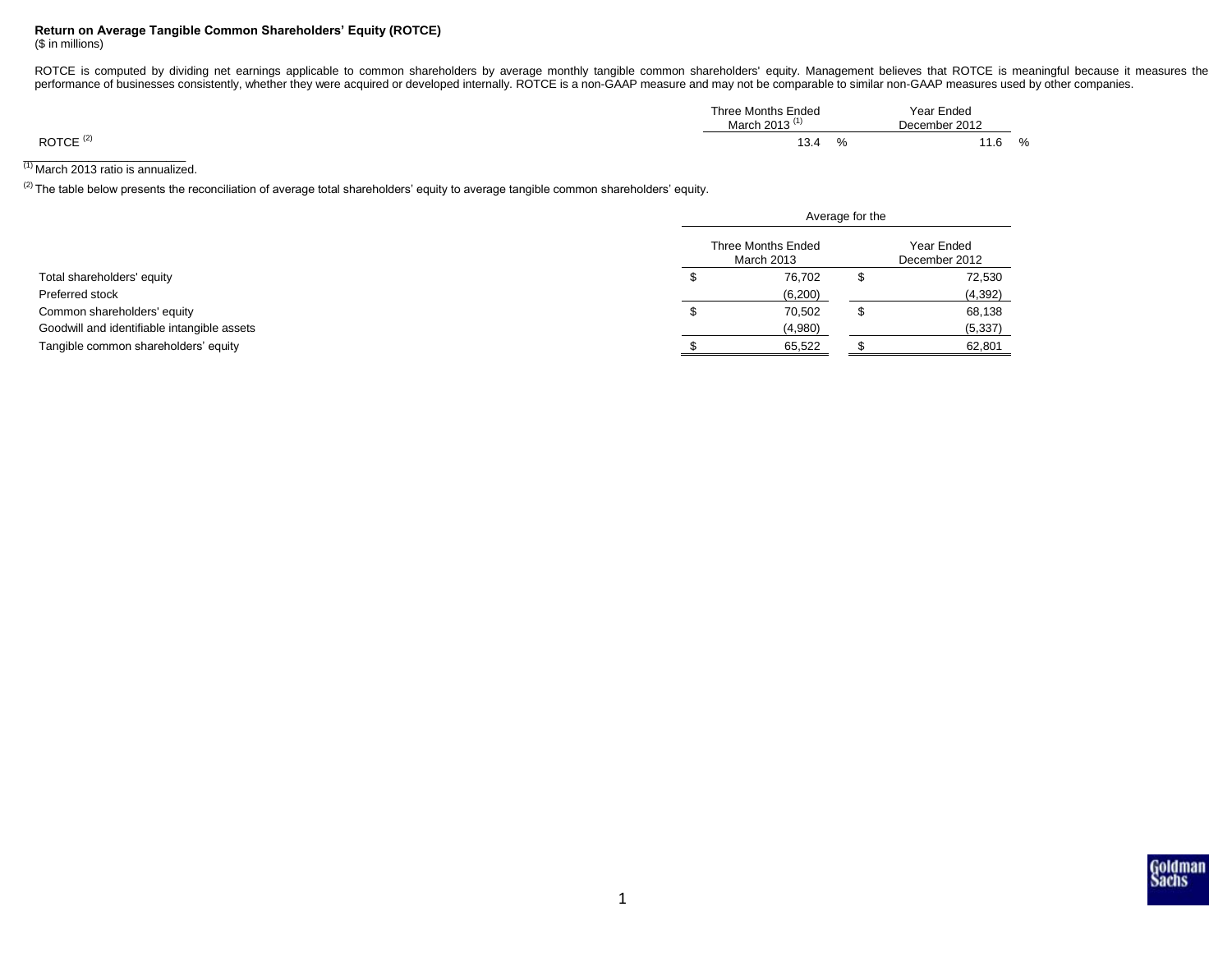## **Adjusted Assets, Adjusted Leverage Ratio, Tangible Common Shareholders' Equity, Tangible Book Value Per Common Share and Tier 1 Common Ratio**

(\$ in millions, except per share amounts)

The table below presents information on the firm's assets, shareholders' equity, leverage ratios, book value per common share and Tier 1 common ratio.

|                                              | March<br>2013 |              | December<br>2012 |                  |
|----------------------------------------------|---------------|--------------|------------------|------------------|
| Total assets                                 | \$<br>959,223 |              | \$<br>938,555    |                  |
| Adjusted assets <sup>(1)</sup>               | 689,034       |              | 686,874          |                  |
| Total shareholders' equity                   | \$<br>77,228  |              | \$<br>75,716     |                  |
| Leverage ratio <sup>(2)</sup>                | 12.4          | X            | 12.4             | $\boldsymbol{x}$ |
| Adjusted leverage ratio <sup>(3)</sup>       | 8.9           | $\mathsf{x}$ | 9.1              | $\mathsf{x}$     |
| Common shareholders' equity                  | \$<br>71,028  |              | \$<br>69,516     |                  |
| Tangible common shareholders' equity (4)     | 66,345        |              | 64,417           |                  |
| Book value per common share (5)              | \$<br>148.41  |              | \$<br>144.67     |                  |
| Tangible book value per common share (4) (5) | 138.62        |              | 134.06           |                  |
| Risk-weighted assets (RWAs) <sup>(6)</sup>   | \$<br>480,080 |              | \$<br>399,928    |                  |
| Tier 1 common ratio <sup>(1)</sup>           | 12.7          | %            | 14.5             | %                |

(1) Adjusted assets equals total assets less (i) low-risk collateralized assets generally associated with the firm's secured client financing transactions, federal funds sold and excess liquidity (which includes financial but not yet purchased, at fair value, less derivative liabilities) and (ii) cash and securities segregated for regulatory and other purposes. Adjusted assets is a non-GAAP measure and may not be comparable to similar non-G measures used by other companies. The table below presents the reconciliation of total assets to adjusted assets.

|                                                                             | March<br>2013 |            | December<br>2012 |  |
|-----------------------------------------------------------------------------|---------------|------------|------------------|--|
| Total assets                                                                | \$            | 959,223    | \$<br>938,555    |  |
| Deduct: Securities borrowed                                                 |               | (172, 041) | (136, 893)       |  |
| Securities purchased under agreements to<br>resell and federal funds sold   |               | (158, 506) | (141,334)        |  |
| Add:<br>Financial instruments sold, but not yet<br>purchased, at fair value |               | 153,749    | 126,644          |  |
| Less derivative liabilities                                                 |               | (52,347)   | (50,427)         |  |
| Subtotal                                                                    |               | (229, 145) | (202, 010)       |  |
| Deduct: Cash and securities segregated for<br>regulatory and other purposes |               | (41, 044)  | (49,671)         |  |
| Adjusted assets                                                             |               | 689,034    | 686,874          |  |